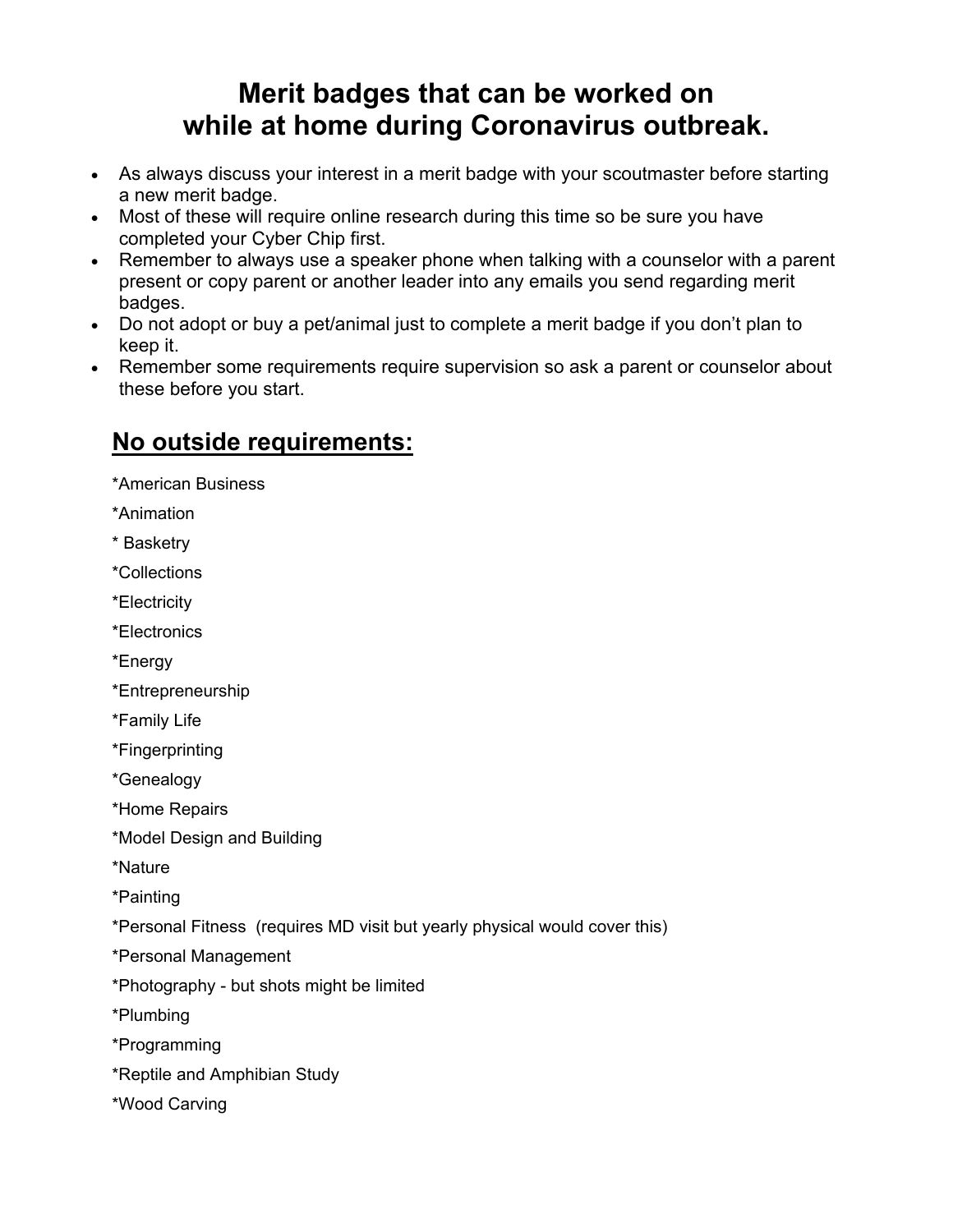## **Can be done with no outside requirements depending on options chosen:**

**\*American Heritage** - #2 Choose 2 options if you choose 2c it could be done over the phone, skype, or family members you can visit. #4 choose 2 options a & c could be done by online research if you choose 4b avoid visit or see if there are virtual tours available.4d would have to be done at a later date, 4e would have to be done at a later date

**\*Animal Science** - depending on what type of farm visit you do it might have to occur at a later date, The Avian option has a option to do this through videos

**\*Archaeology** - #7 choose 2 if you choose option A you will need to do at a later date, #8 choose 1 option A will have to be set for a future date, #9 choose 1 option A will have to be done at a later date

**\*Astronomy** - #8 all options would have to be done at a future date

**\*Bird Study** - If you have a variety of birds in your neighborhood/yard. #8 choose 1 option A would have to be at a later date

**\*Chemistry** - #7 Choose 1 Option A, C, D would have to be at a later date

**\*Citizenship in the World** - #7 choose 2 option c could be done online through email/skype etc, option d & e would have to be done at a later date

**\*Coin collecting** - #10 choose 1 option d is the only one what can be done without being in the community, also might be hard to get all the coins needed if not going into the community but is possible

**\*Digital Technologies** - #8 do two options d&c would have to be done at later date, #9 do one option b would have to be done at later date

**\*Drafting** - #6 choose 1 option A would have to be done at a later date

**\*Emergency Preparedness** - #7 work with councilor to figure out how to complete

**\*Leatherwork** - #5 choose 1 option d would have to be done at a later date

**\*Moviemaking** - #3 choose 1 option 1 would have to occur at a later date

**\*Nuclear Science** - #3 choose 1 option A would have to be done at later date, #4 choose 2 option D would have to be done at a later date, #5 Choose 1 option c would have to be done at a later date

**\*Pets** - #4 A & B might have to be done at a later date

**\*Pulp and Paper** - #7choose 1 all options besides e would have to be done at a later date

**\*Railroading -** #8 choose 1 option A could be done without outside exposure option b would require at least part to be done at a later date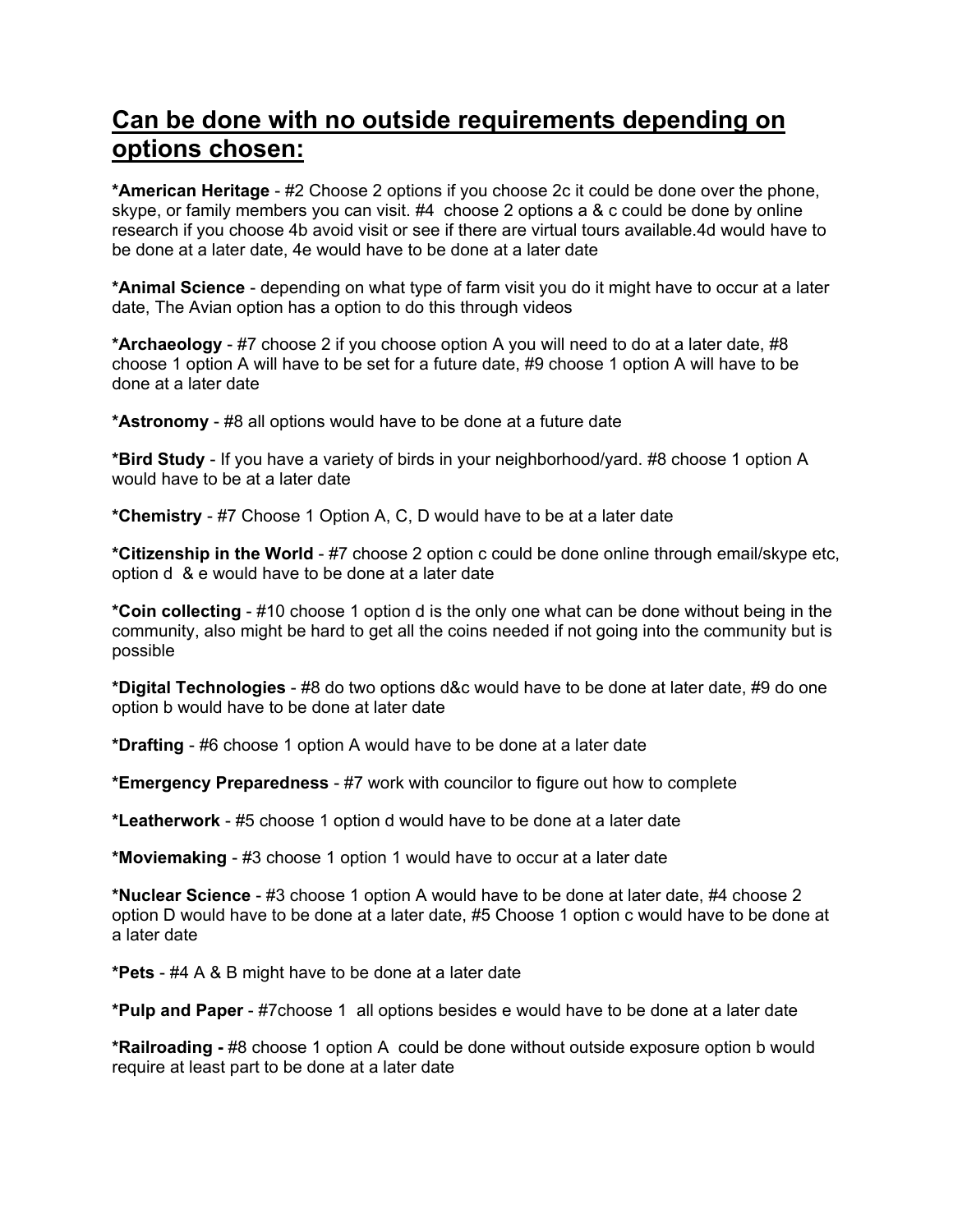**\*Reading** - #4 could read to younger children if family, read to those listed over skype, or other method, record your own books/magazines and send to those listed, or can be done at a later time, check with your counselor on how you can meet this requirement

**\*Robotics** - #6 choose 1 option A would have to be done later

**\*Safety** - #4 would have to use photos or other options to complete or do at later date, #6 project should be home or talk with counselor about possible other locations that would be safe

**\*Sculpture** - #2 choose 2 option c would have to be done later or possibly online tour

**\*Soil and Water Conservation** - #7 Choose 2 option a would have to be done at later date

**\*Stamp Collecting** - #7 choose 2 option b would have to be done at a later time

**\*Sustainability** - Several options can include community but could be done without community

**\*Textile** - #3 choose 2 option A would have to be done at a later date

### **Depending on counselor outside requirement might be ok to be done as on onlive virtual tour**

**\*Art** - #6 will have to be done at a later date or check with counselor about an online tour

### **Has a requirement that would have to he completed once safe to join community events**

**\*American Labor** - #2 would have to be done at a later date

**\*Bugling** - could learn skills needed and then serve once meeting resume

**\*Composite materials** - Work with councilor on how to set date and time for projects

**\*Cooking** - camping and trail section to be done at a later date

**\*Dog care** - #8 would have to be done at a later date

**\*Fire Safety** - #10 B & C could possibly be done from home or at a future campout, #11 would have to be done at a later date

**\*Gardening** - #5 would have to done at a later date

**\*Medicine** - #7 Should be done when threat of exposure to illnesses are at a minimum

**\*Public Health** (Might be an interesting one to do now) - #5 would have to be done at a later date

**\*Radio** - #7 would have to be done at a later date, also might be had/expensive if family doesn't have the equipment need

**\*Signs, Signals, and Code** - #7 would have to be done at a later date

**\*Soil and Water Conservation** - #7 would have to be done at a later date